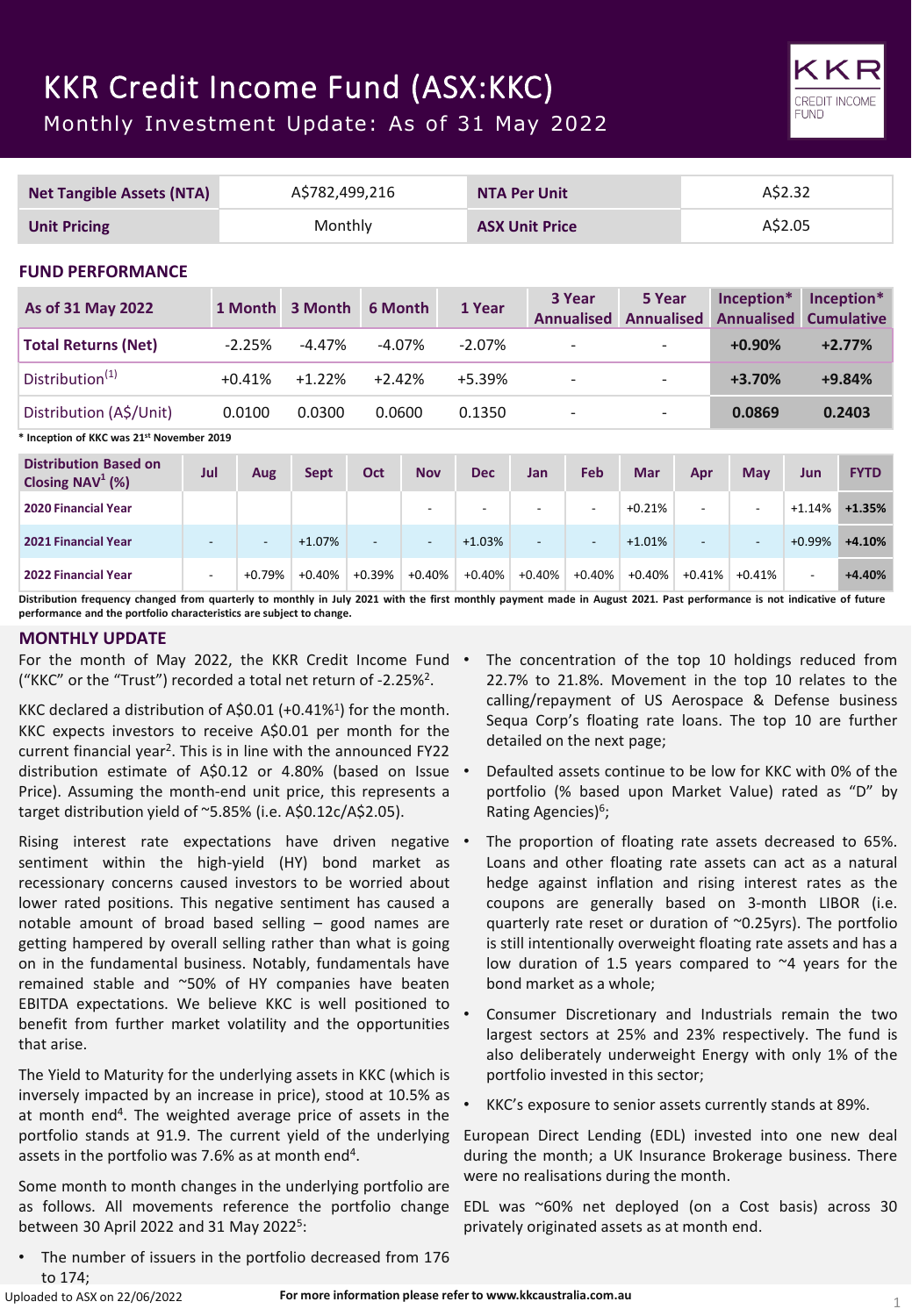# KKR Credit Income Fund (ASX:KKC)

Monthly Investment Update: As of 31 May 2022



33%

69%



# **OTHER PORTFOLIO DETAILS(5)**

**Communication Services Cother** 

| Number of              | <b>Asset Mix</b>                          | <b>Yield-to-Maturity on</b> | <b>Portfolio Interest</b> | Average      | <b>Current Yield on</b>  |  |
|------------------------|-------------------------------------------|-----------------------------|---------------------------|--------------|--------------------------|--|
| Issuers <sup>(4)</sup> |                                           | <b>Underlying Assets</b>    | <b>Rate Duration</b>      | <b>Price</b> | <b>Underlying Assets</b> |  |
| 174                    | 72% Traded Credit /<br>28% Private Credit | 10.5%                       | 1.5                       | 91.9         | 7.6%                     |  |

## **TOP 100 ISSUER SUMMARY: % OF PORTFOLIO**

| <b>Top 10</b> | Top 20 | <b>Top 25</b> | Top 50 | <b>Top 100</b> |
|---------------|--------|---------------|--------|----------------|
| 21.8%         | 36.1%  | 42.4%         | 65.8%  | 91.6%          |

## **TOP 10 HOLDINGS**

| <b>Holding</b>     | Weight | <b>Type</b> | <b>Sector</b>                  | <b>Fixed/Floating</b> | <b>Security</b>  | <b>Seniority</b> | <b>Country</b>       | <b>Currency</b> |
|--------------------|--------|-------------|--------------------------------|-----------------------|------------------|------------------|----------------------|-----------------|
| Varsity Brands Inc | 2.8%   | Loan        | Apparel, Accessories & Luxury  | Floating              | Senior Secured   | First Lien       | <b>United States</b> | <b>USD</b>      |
| Douglas Holding AG | 2.8%   | Bond        | <b>Specialty Stores</b>        | Fixed                 | Senior Secured   | First Lien       | Germany              | <b>EUR</b>      |
| Misys Ltd          | 2.6%   | Loan        | <b>Application Software</b>    | Floating              | Senior Secured   | First Lien       | <b>United States</b> | <b>USD</b>      |
| Carnival Corp      | 2.4%   | Bond        | Hotels, Resorts & Cruise Lines | Fixed                 | Senior Unsecured | Unsecured        | <b>United States</b> | <b>USD</b>      |
| Vantage Specialty  | 2.0%   | Loan        | <b>Specialty Chemicals</b>     | Floating              | Senior Secured   | First Lien       | <b>United States</b> | <b>USD</b>      |
| National Financial | 2.0%   | Bond        | Insurance Brokers              | Fixed                 | Senior Unsecured | Unsecured        | <b>United States</b> | USD.            |
| Solera LLC         | 1.9%   | Loan        | <b>Application Software</b>    | Floating              | Senior Secured   | Second Lien      | <b>United States</b> | <b>USD</b>      |
| ICE                | 1.8%   | Loan        | Biotechnology                  | Floating              | Senior Secured   | First Lien       | Italy                | <b>EUR</b>      |
| Ardonagh Group     | 1.8%   | Loan        | Insurance Brokers              | Floating              | Senior Secured   | First Lien       | United Kingdom       | <b>GBP</b>      |
| Advania Sverige AB | 1.7%   | Loan        | IT Consulting & Other Services | Floating              | Senior Secured   | First Lien       | Sweden               | <b>SEK</b>      |
|                    | 21.8%  |             |                                |                       |                  |                  |                      |                 |

This investment update and the statistics surrounding the top 10 holdings in the KKR Credit Income Fund is provided solely for informational purposes. The information contained herein is only as current as of the date indicated, and may be superseded by subsequent market events or for other reasons.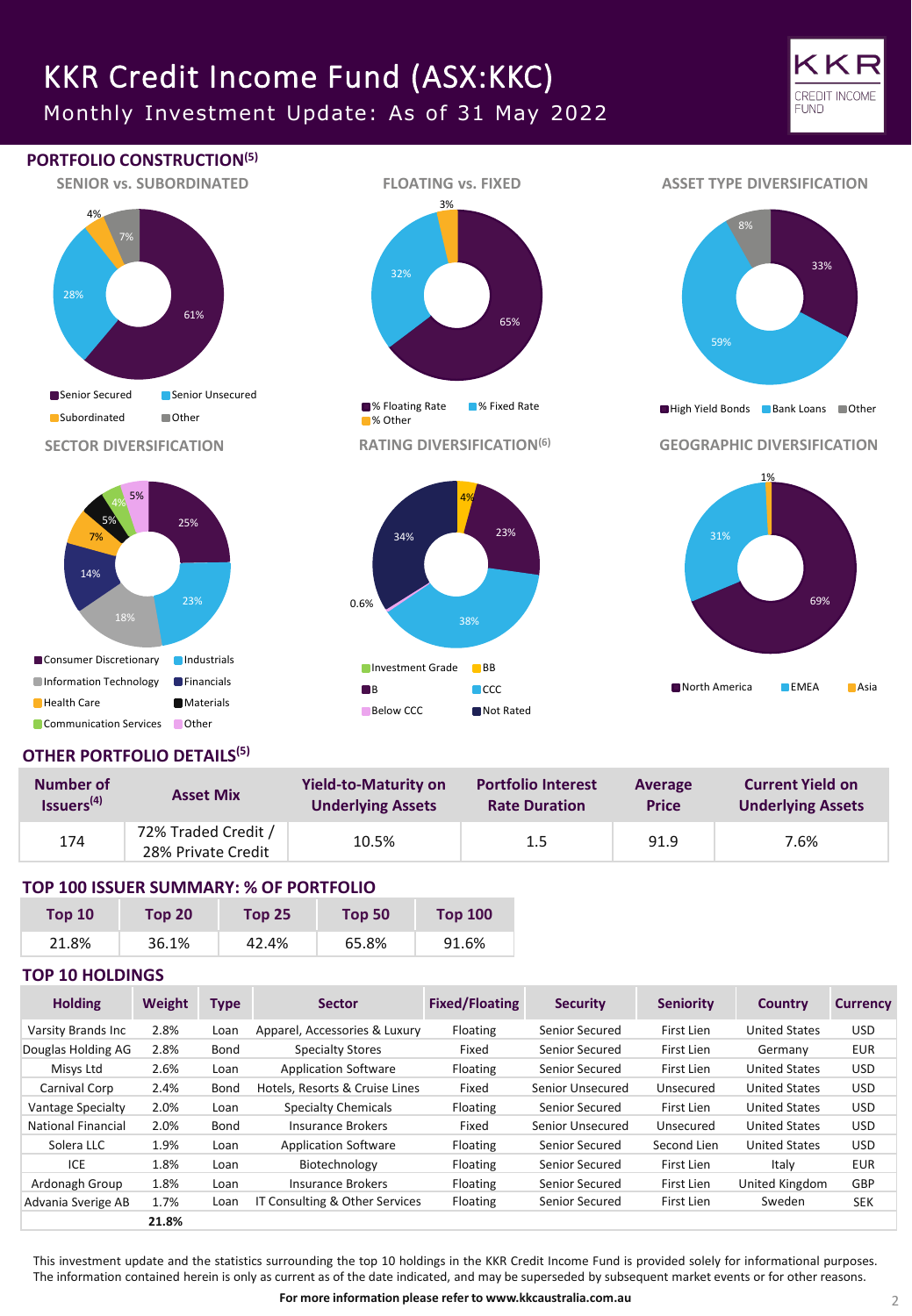

## **KKC OVERVIEW**

The Trust aims to provide investors with attractive, riskadjusted returns and access to a diversified portfolio of income generating alternative credit investments through the Trust's investment across strategies managed by the credit investment teams of Kohlberg Kravis Roberts & Co. L.P. ("KKR").

These strategies comprise the Global Opportunistic Credit strategy and European Direct Lending strategy, which seek to take advantage of the attractive opportunities that KKR sees in the market. The Trust's investment objective is to provide an income stream as well as to achieve attractive long-term capital appreciation over a full market cycle.

The Trust seeks to deliver investors with a distribution yield of 4% - 6% per annum<sup>(2)</sup>, paid monthly in arrears. KKC has announced that for the financial year ended June 2022, KKC is targeting a distribution of +4.8% based on the issue NTA per unit of A\$2.50<sup>2</sup> (12c per year). The Trust continues to target a medium-term average total return of 6% - 8% per annum(7) .

## **KKR OVERVIEW**

Established in 1976, KKR is a global investment firm with industry-leading investment experience, a pioneering attitude to ESG management and a strong culture committed to teamwork.

As of 31 March 2022, KKR had A\$638.6 billion of assets under management, of which A\$245.0 billion sits within KKR Credit. (8)

KKR has a global presence with offices in 21 cities across 4 continents, including Sydney, Australia. KKR employs approximately 170 investment professionals in the Credit business.

KKC represents the largest pool of capital for KKR's Australian business and KKR now has two permanent members of its Client Partner Group based in Sydney. The Client Partner Group is responsible for client and market engagement across KKR's breadth of funds and strategies.

## **KEY TRUST INFORMATION AS AT 31 May 2022**

| <b>Trust Name</b>            | KKR Credit Income Fund (ARSN 634 082 107)                                                                                                                                                                  |
|------------------------------|------------------------------------------------------------------------------------------------------------------------------------------------------------------------------------------------------------|
| <b>ASX Code</b>              | <b>KKC</b>                                                                                                                                                                                                 |
| <b>ASX Listing</b>           | 21 November 2019                                                                                                                                                                                           |
| <b>Market Capitalisation</b> | A\$690.5 million                                                                                                                                                                                           |
| <b>Units On Issue</b>        | 336,839,145                                                                                                                                                                                                |
| <b>Investment Manager</b>    | KKR Australia Investment Management Pty Ltd (ABN 42 146 164 454)                                                                                                                                           |
| <b>Responsible Entity</b>    | The Trust Company (RE Services) Limited (ABN 45 003 278 831)                                                                                                                                               |
| <b>Management Fee</b>        | 0.88% per annum of the NTA, plus net GST of 0.022% per annum of the NTA <sup>(9)</sup>                                                                                                                     |
| <b>Performance Fee</b>       | Up to 5.125% of the net annualised return (inclusive of net GST, less RTIC), multiplied by the<br>'Adjusted NAV' with a hurdle of RBA cash rate plus 4.00% and subject to a high water mark <sup>(9)</sup> |
| <b>Asset Class</b>           | Fixed Income, AUD Hedged                                                                                                                                                                                   |
|                              |                                                                                                                                                                                                            |

## **CONTACT INFORMATION**

#### **BOARDROOM**

1300-131-856 (Australia) +612-9290-9688 (outside Australia) www.boardroomlimited.com.au enquiries@boardroomlimited.com.au **KKR CREDIT INCOME TRUST** www.kkcaustralia.com.au

## **RESEARCH**

BondAdviser Independent Investment Research

Zenith Investment Partners

**For more information please refer to www.kkcaustralia.com.au**